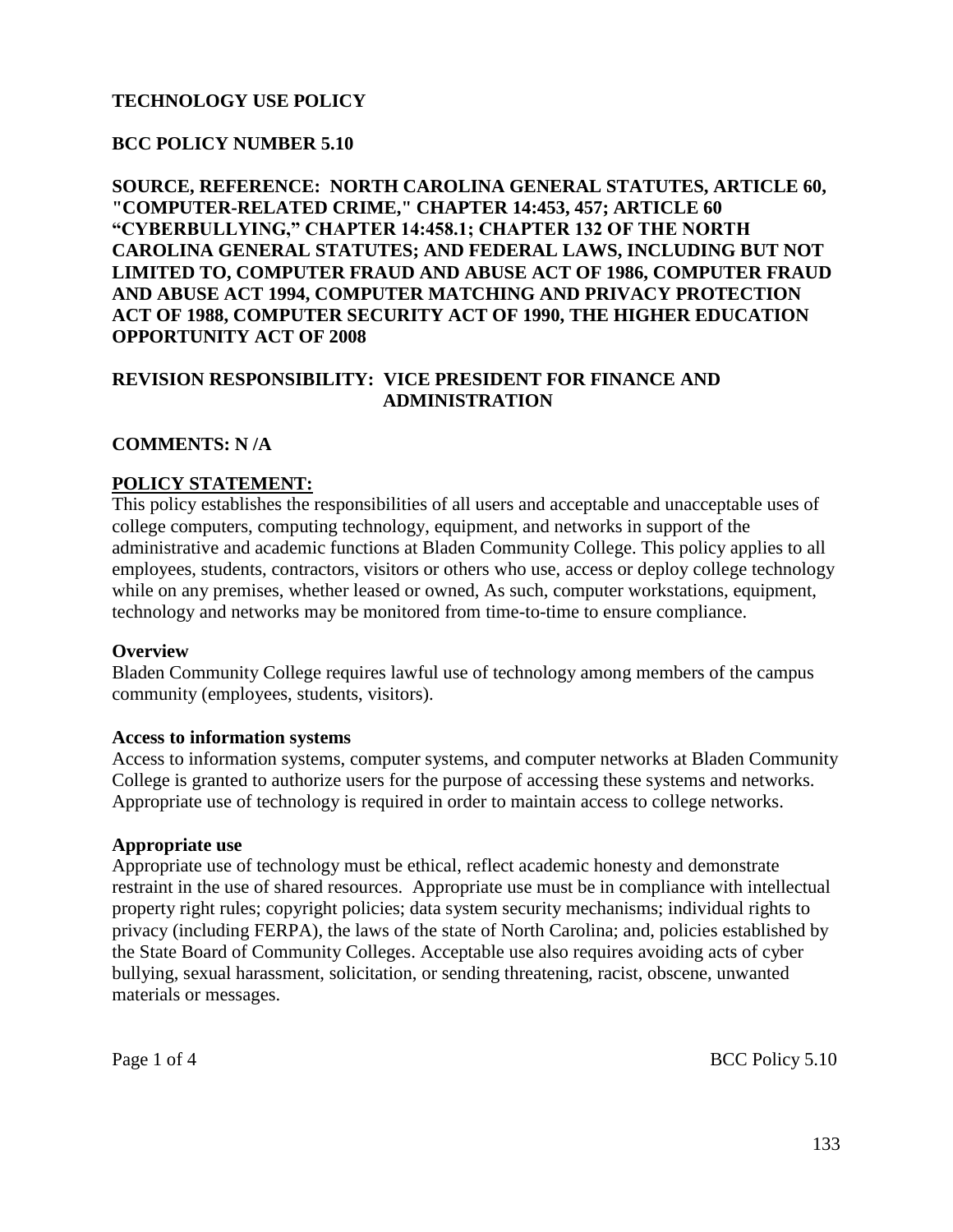The college will take all practical measures possible to protect privacy rights. The director of IT shall have the ability to view files and messages on the networks, and make determinations of appropriate or inappropriate use.

# **1. Acceptable User Access**

Authorized users with legitimate educational, administrative, and operational need to access electronic files may do so as part of their duties or assignments. To ensure appropriate use of all technology resources, users shall adhere to the following behaviors/activities.

- a. Use resources only for authorized purposes.
- b. Protect USERIDs and passwords (electronic signatures) from unauthorized use and assume responsibility for any unauthorized use of USERIDs or passwords. Account access granted to an individual user shall not be shared with another user, as each user is responsible for the proper use of their account. Obtaining another user's password or allowing unauthorized access is a violation of this policy**.**

 Users may not expect privacy however in material content sent or received by them over the college's equipment or networks. Information contained on College networks, including but not limited to e-mail, may be subject to inspection under the Public Records Law of North Carolina.

- c. Access only files and data to which authorized access has been given as part of assigned duties or classes.
- d. Use only legal versions of copyrighted software or electronic publications in compliance with vendor license requirements or terms of use policies. Computer and software is generally protected by federal copyright law. Most software is proprietary and protected by legal licensing agreements. Users are responsible for being aware of these protections and agreements, and shall not download, reproduce or distribute copyrighted or licensed materials without legal authorization.
- e. Use technology resources prudently, avoiding monopolizing systems, overloading networks with excessive data or downloads, wasting computer time, excessively connecting to internal or external networks or abusing printing or other related resources.

# **2. Unacceptable User Access**

To ensure acceptable use of all technology resources, users shall not engage in the following behaviors/activities:

- a. Use another person's USERID, password, files, system, or sharing of electronic signature without permission.
- b. Use computer resources to decode passwords or access controlled information.

Page 2 of 4 BCC Policy 5.10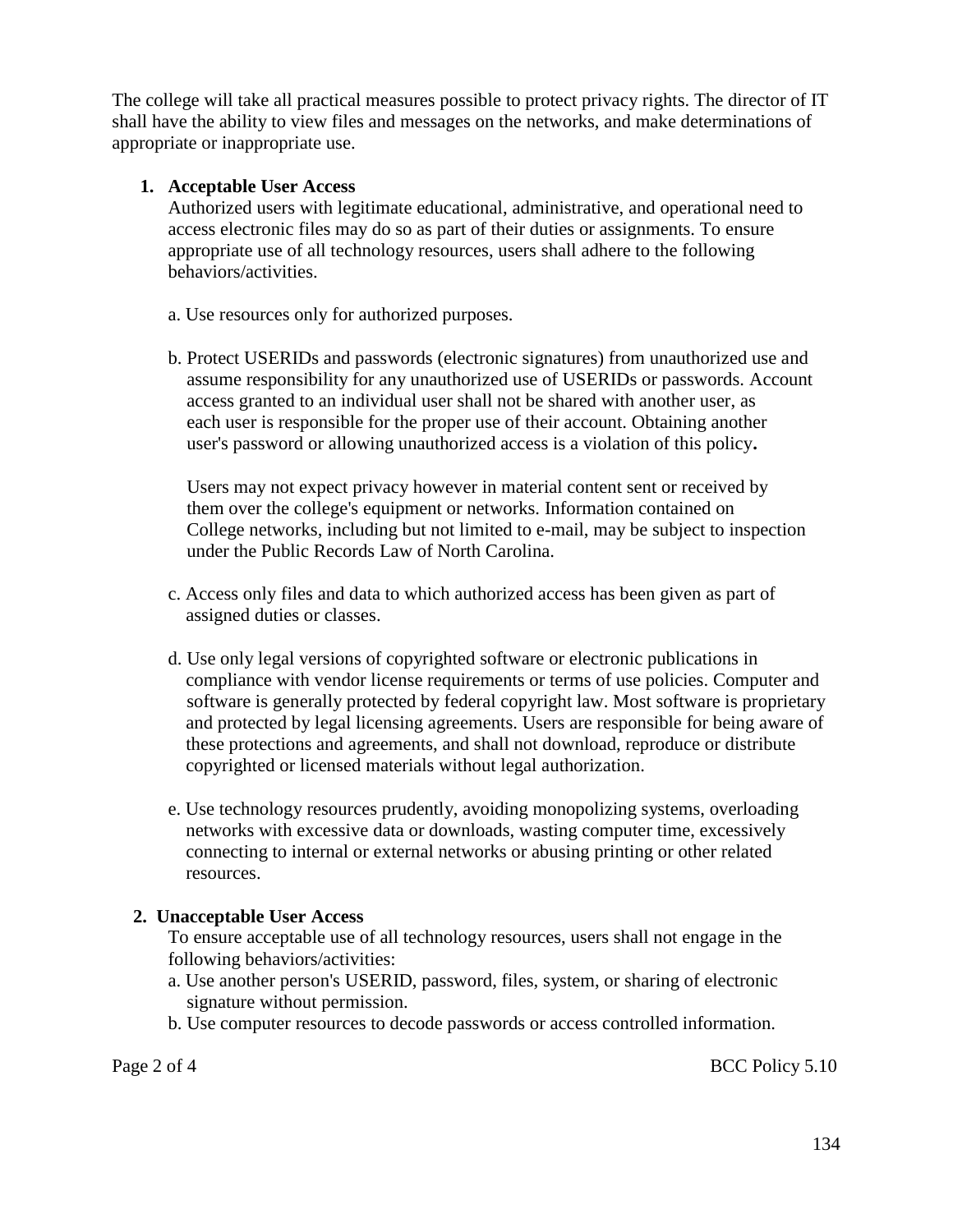- c. Attempt to circumvent, subvert, or damage system security measures.
- d. Engage in any activity that might be harmful to systems or to any information stored thereon, such as creating or propagating computer viruses, disrupting services, or damaging, deleting, or destroying files.
- e. Use the college's systems for partisan political activities, such as using electronic mail to solicit support for a political candidate.
- f. Make or use illegal copies of copyrighted media files or pirated software or store such copies on college systems, or transmit them over college networks, including peer to peer file sharing.
- g. Use college messaging systems, including, but not limited to, campus email systems, learning management systems and college social media sites, for purposes of cyberbullying, broadcasting unsolicited mass messages, or distribution of unwanted mail.
- h. Use system for personal gain unless authorized by the college.
- i. Use systems for downloading, sending, or receiving information that contains obscene, indecent, or lascivious material or other material which explicitly or implicitly refers to sexual conduct or for downloading, sending, or receiving information which is bigoted or sexist. The college reserves the right to judge if material meets criteria for the above.
- j. Create, modify, execute, or retransmit any computer program or instructions intended to obscure the true identity of the sender of electronic mail or electronic messages.
- k. Use Bladen Community College's resources for cyber-bullying or any other computer related crimes as outlined in Chapter 14:453, 457; Article 60 "Cyber-bullying of the General Statutes of the General Assembly of North Carolina
- l. All networks and technology resources (desktop, laptop and mobile devices) are the property of Bladen Community College, and thereby, subject federal and state laws Pertaining to lawful usage.

# **Violations**

Violations of this policy and guidelines will result in appropriate disciplinary action through established college disciplinary procedures, which may include, but not be limited to, suspension of computing and information system access privileges, suspension, or expulsion, or termination of employment. The college will contact state or federal authorities for prosecution for violation of state or federal laws. Unauthorized users may also be subject to prosecution under relevant state and federal laws.

Page 3 of 4 BCC Policy 5.10